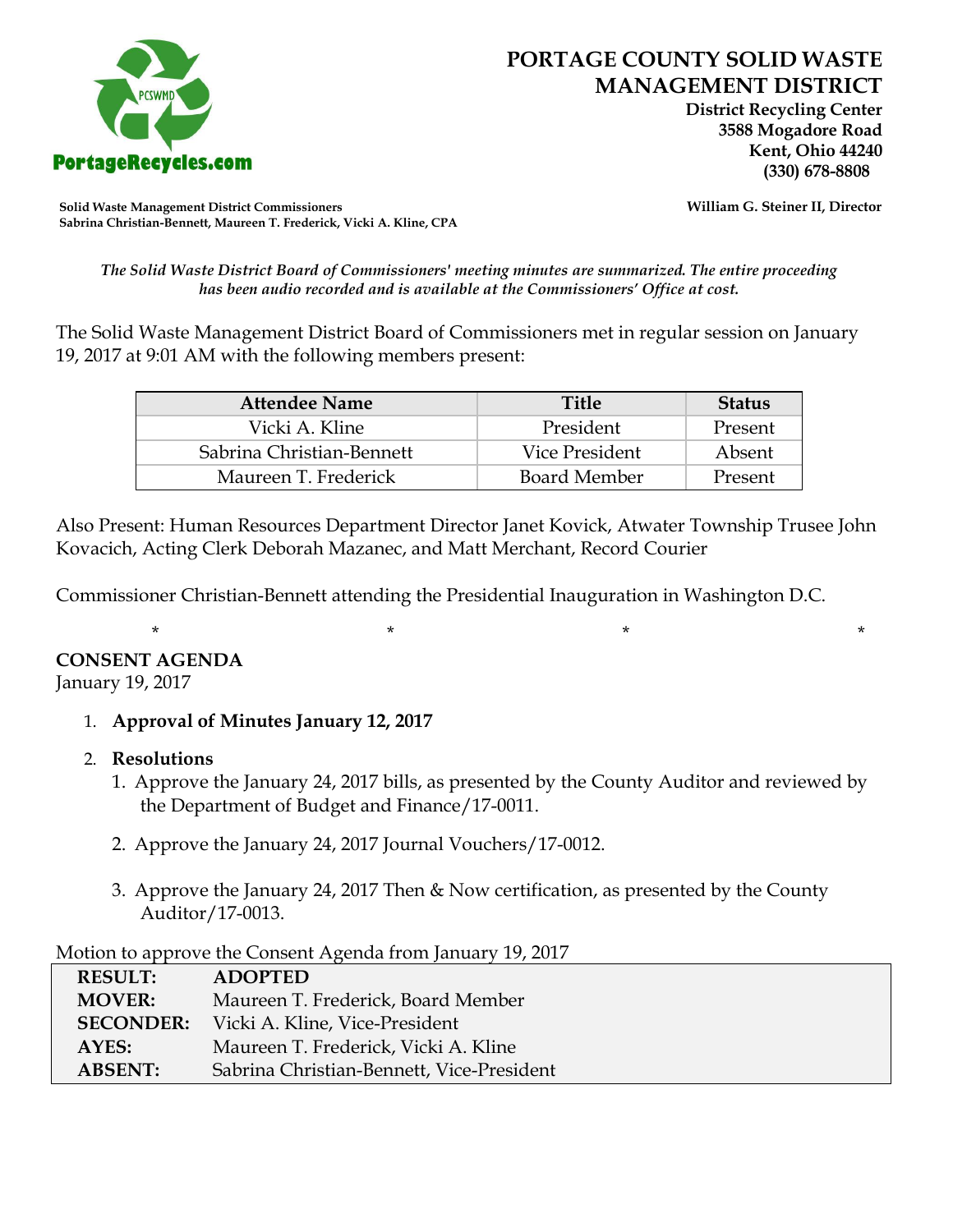## **RESOLUTION NO. 17-011 - RE: BILLS APPROVED AND CERTIFIED TO THE PORTAGE COUNTY AUDITOR FOR PAYMENT.**

It was moved by Maureen T. Frederick, seconded by Vicki A. Kline that the following resolution be adopted:

- **RESOLVED,** that the bills were approved and certified to the County Auditor for payment, contingent upon the review of the Portage County Department of Budget and Financial Management, Department of Internal Services or other designee on January 24, 2017 in the total payment amount of **\$14,151.78 for Funds 8300-8399**  as set forth in the Accounts Payable Warrant Report on file in the office of the Portage County Auditor; and be it further
- **RESOLVED,** that the District Board of Commissioners finds and determines that all formal actions of this Board concerning and relating to the adoption of this resolution were taken in an open meeting of this Board and that all deliberations of this Board that resulted in those formal actions were in meeting open to the public in compliance with the law including Section 121.22 of the Ohio Revised Code.

Roll call vote as follows:

Maureen T. Frederick, Yea; Vicki A. Kline, Yea; Sabrina Christian-Bennett, Absent;

### **RESOLUTION NO. 16-012**

This resolution was inadvertently omitted. This is for numbering purposes only.

### **RESOLUTION NO. 17-013 - RE: ACCEPTANCE OF THEN AND NOW CERTIFICATIONS FOR PAYMENT.**

It was moved by Maureen T. Frederick, seconded by Vicki A. Kline that the following resolution be adopted:

- **WHEREAS,** Ohio Revised Code Section 5705.41 (D)(1) authorizes the expenditure of moneys, provided a certificate of the County Auditor is supplied stating that there was at the time of the making of such contract or order and at the time of the execution of such certificate a sufficient sum appropriated for the purpose of such contract and in the treasury or in process of collection to the credit of an appropriate fund free from any previous encumbrances (Then and Now Certification), and
- **WHEREAS,** the Then and Now Certification is recommended by the State Auditor's Office, the Portage County Auditor's Office, and the Portage County Prosecutor's Office, and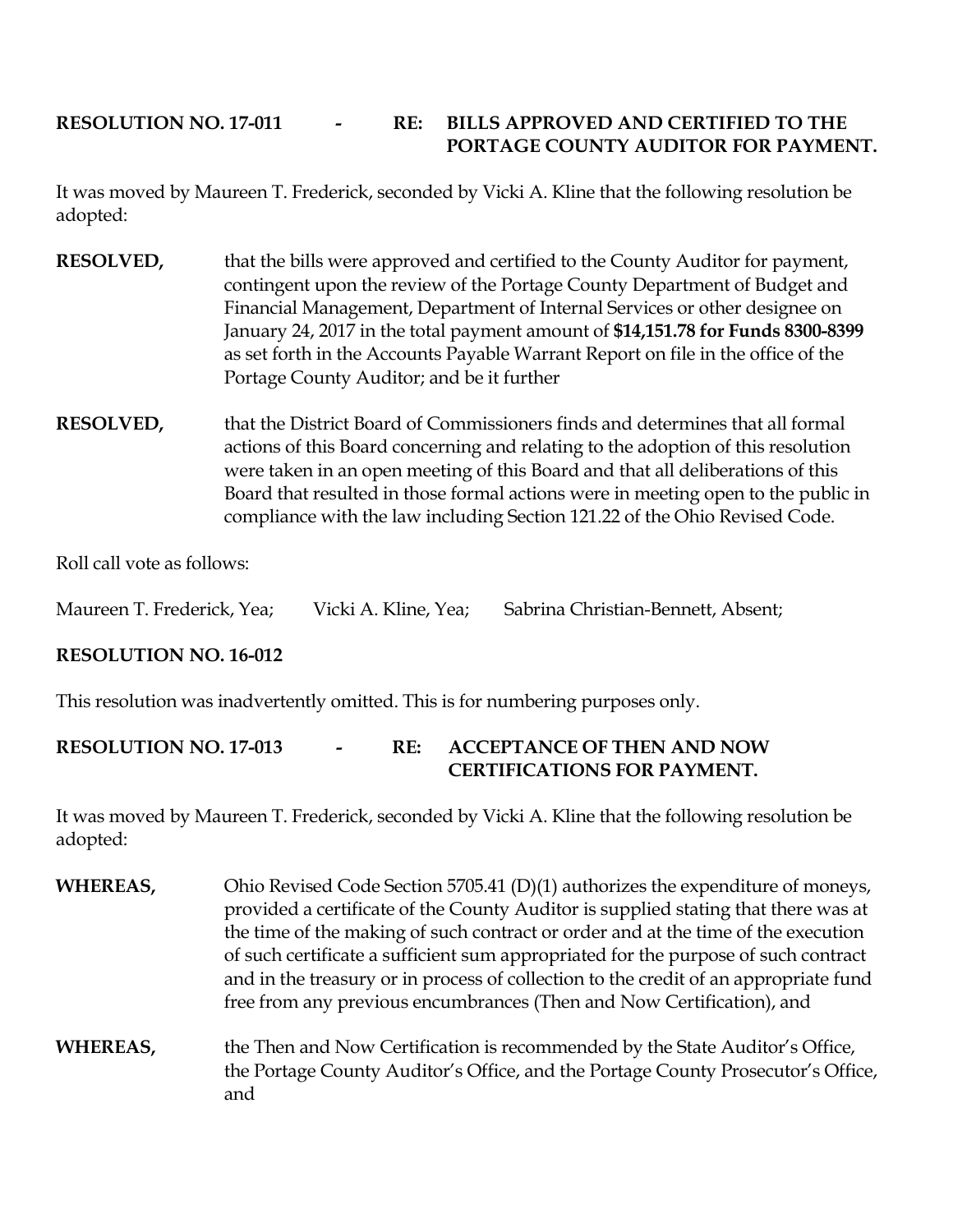| WHEREAS,                   | a listing of expenditures, attached hereto as Exhibit "A" and incorporated herein<br>by reference, has been certified by the County Auditor according to Ohio Revised<br>Code section 5705.41 (D)(1); now therefore be it                                                                                                                                                                                              |
|----------------------------|------------------------------------------------------------------------------------------------------------------------------------------------------------------------------------------------------------------------------------------------------------------------------------------------------------------------------------------------------------------------------------------------------------------------|
| <b>RESOLVED,</b>           | that the expenditures listed herein are properly certified by the County Auditor in<br>the amount of \$3,407.92 dated January 24, 2017 as set forth in Exhibit "A" shall<br>be paid; and be it further                                                                                                                                                                                                                 |
| <b>RESOLVED,</b>           | that the District Board of Commissioners finds and determines that all formal<br>actions of this Board concerning and relating to the adoption of this resolution<br>were taken in an open meeting of this Board and that all deliberations of this<br>Board that resulted in those formal actions were in meeting open to the public in<br>compliance with the law including Section 121.22 of the Ohio Revised Code. |
| Roll call vote as follows: |                                                                                                                                                                                                                                                                                                                                                                                                                        |

| Vicki Kline, Yea; | Sabrina Christian-Bennett, Absent; | Maureen T. Frederick, Yea; |  |
|-------------------|------------------------------------|----------------------------|--|
|                   |                                    |                            |  |

9:02 AM In accordance with the Ohio Revised Code 121.22(G)(1), it was moved by Maureen T. Frederick, seconded by Vicki A. Kline that the Board of Commissioners move into executive session to consider the appointment, employment, dismissal, discipline, promotion, demotion, or compensation of a public employee or official, or the investigation of charges or complaints against a public employee, official, licensee, or regulated individual. Also present: <del>Director Bill Steiner and</del> Human Resources Department Director Janet Kovick. Roll call vote: Sabrina Christian-Bennett, Absent; Maureen T. Frederick, Yea; Vicki A. Kline, Yea;

9:50 AM Upon conclusion of the above referenced discussion, it was moved by Maureen T. Frederick**,** seconded by Vicki A. Kline that the Board of Commissioners move out of executive session. Roll call vote: Sabrina Christian-Bennett, Absent; Maureen T. Frederick, Yea; Vicki A. Kline, Yea;

After exiting executive session, the Board took action by Journal Entry.

\* \* \* \*

# **JOURNAL ENTRY**

January 19, 2017

1. The Board of Commissioners accepted the voluntary resignation and signed the Personnel Action Form for Jane Pietro, CDL Truck Driver for the Solid Waste Management District,